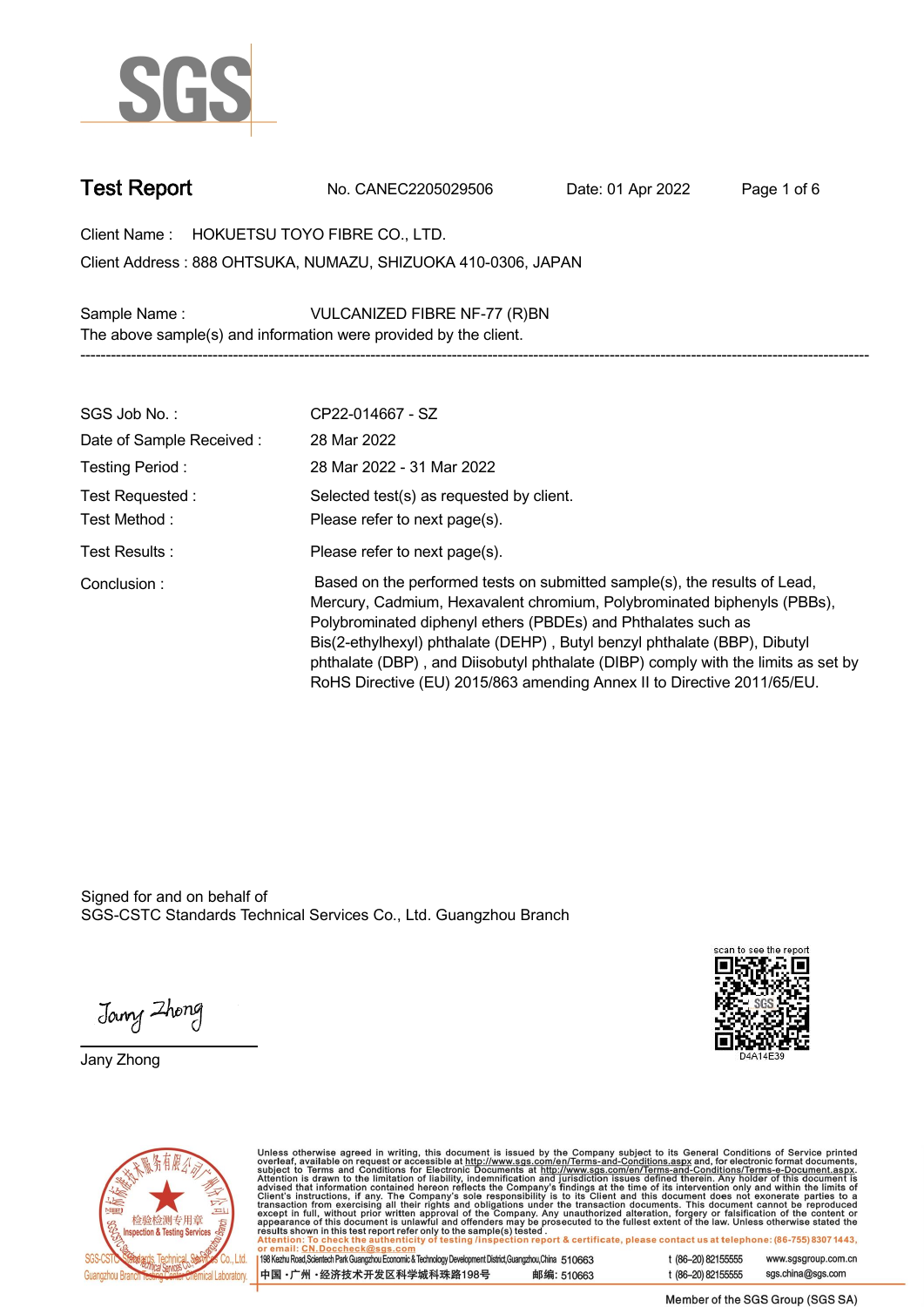

**Test Report. No. CANEC2205029506 . Date: 01 Apr 2022. Page 2 of 6.**

**Test Results :.**

**Test Part Description : .**

| Specimen No.    | SGS Sample ID    | <b>Description</b>       |
|-----------------|------------------|--------------------------|
| SN <sub>1</sub> | CAN22-050295.006 | Brick red material sheet |

**Remarks :.(1) 1 mg/kg = 1 ppm = 0.0001% .**

**(2) MDL = Method Detection Limit .**

**(3) ND = Not Detected ( < MDL ) .**

**(4) "-" = Not Regulated .**

## **RoHS Directive (EU) 2015/863 amending Annex II to Directive 2011/65/EU.**

**Test Method :. With reference to IEC 62321-4:2013+A1:2017, IEC 62321-5:2013, IEC 62321-7-2:2017 , IEC 62321-6:2015 and IEC 62321-8:2017, analyzed by ICP-OES , UV-Vis and GC-MS . .**

| Test Item(s)               | Limit | <u>Unit</u> | <b>MDL</b>                   | <u>006</u> |
|----------------------------|-------|-------------|------------------------------|------------|
| Cadmium (Cd)               | 100   | mg/kg       | $\overline{c}$               | <b>ND</b>  |
| Lead (Pb)                  | 1,000 | mg/kg       | $\overline{2}$               | <b>ND</b>  |
| Mercury (Hg)               | 1,000 | mg/kg       | $\overline{2}$               | <b>ND</b>  |
| Hexavalent Chromium (CrVI) | 1,000 | mg/kg       | 8                            | <b>ND</b>  |
| Sum of PBBs                | 1,000 | mg/kg       | $\qquad \qquad \blacksquare$ | <b>ND</b>  |
| Monobromobiphenyl          |       | mg/kg       | 5                            | <b>ND</b>  |
| Dibromobiphenyl            | -     | mg/kg       | 5                            | <b>ND</b>  |
| Tribromobiphenyl           | -     | mg/kg       | 5                            | <b>ND</b>  |
| Tetrabromobiphenyl         |       | mg/kg       | 5                            | <b>ND</b>  |
| Pentabromobiphenyl         | -     | mg/kg       | 5                            | <b>ND</b>  |
| Hexabromobiphenyl          |       | mg/kg       | 5                            | <b>ND</b>  |
| Heptabromobiphenyl         |       | mg/kg       | 5                            | <b>ND</b>  |
| Octabromobiphenyl          | -     | mg/kg       | 5                            | <b>ND</b>  |
| Nonabromobiphenyl          |       | mg/kg       | 5                            | <b>ND</b>  |
| Decabromobiphenyl          |       | mg/kg       | 5                            | <b>ND</b>  |
| Sum of PBDEs               | 1,000 | mg/kg       | $\overline{\phantom{a}}$     | <b>ND</b>  |
| Monobromodiphenyl ether    |       | mg/kg       | 5                            | <b>ND</b>  |
| Dibromodiphenyl ether      |       | mg/kg       | 5                            | <b>ND</b>  |
| Tribromodiphenyl ether     | -     | mg/kg       | 5                            | <b>ND</b>  |
| Tetrabromodiphenyl ether   |       | mg/kg       | 5                            | <b>ND</b>  |
| Pentabromodiphenyl ether   |       | mg/kg       | 5                            | <b>ND</b>  |



 $\overline{11}$ 

١r

Unless otherwise agreed in writing, this document is issued by the Company subject to its General Conditions of Service printed overleaf, available on request or accessible at http://www.sgs.com/en/Terms-and-Conditions.as

| remail: CN.Doccheck@sgs.com                                                                                |            |                    |                     |
|------------------------------------------------------------------------------------------------------------|------------|--------------------|---------------------|
| 8 Kezhu Road,Scientech Park Guangzhou Economic & Technology Development District,Guangzhou,China   51 O663 |            | t (86–20) 82155555 | www.sgsgroup.com.cr |
| Þ国 •广州 •经济技术开发区科学城科珠路198号 ↓                                                                                | 邮编: 510663 | t (86–20) 82155555 | sgs.china@sgs.com   |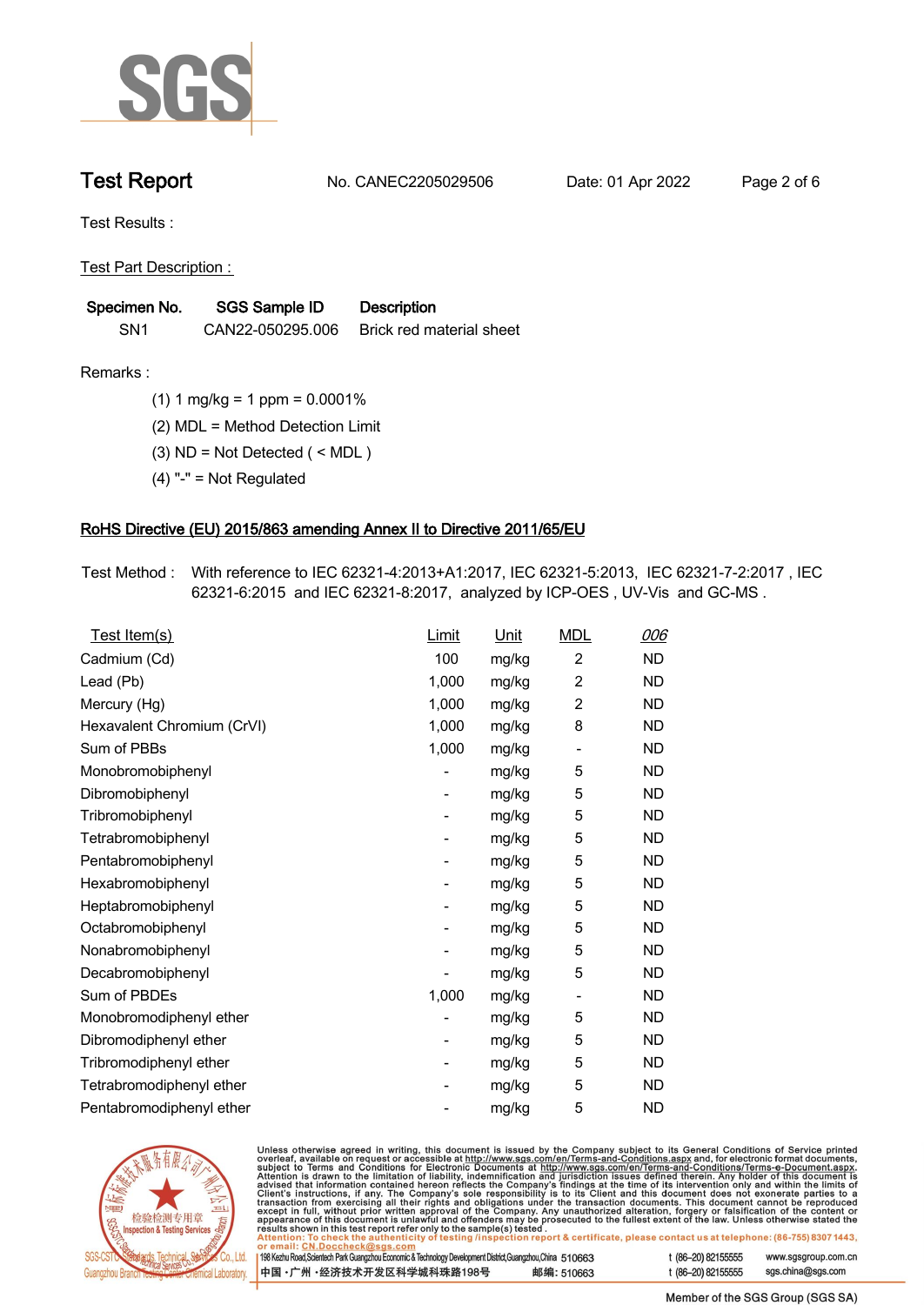

| <b>Test Report</b>                  | No. CANEC2205029506      |             |            | Date: 01 Apr 2022 | Page 3 of 6 |
|-------------------------------------|--------------------------|-------------|------------|-------------------|-------------|
| Test Item(s)                        | Limit                    | <u>Unit</u> | <b>MDL</b> | 006               |             |
| Hexabromodiphenyl ether             | -                        | mg/kg       | 5          | <b>ND</b>         |             |
| Heptabromodiphenyl ether            | Ξ.                       | mg/kg       | 5          | <b>ND</b>         |             |
| Octabromodiphenyl ether             | Ξ.                       | mg/kg       | 5          | <b>ND</b>         |             |
| Nonabromodiphenyl ether             | Ξ.                       | mg/kg       | 5          | <b>ND</b>         |             |
| Decabromodiphenyl ether             | $\overline{\phantom{a}}$ | mg/kg       | 5          | <b>ND</b>         |             |
| Dibutyl phthalate (DBP)             | 1.000                    | mg/kg       | 50         | <b>ND</b>         |             |
| Butyl benzyl phthalate (BBP)        | 1.000                    | mg/kg       | 50         | ND                |             |
| Bis (2-ethylhexyl) phthalate (DEHP) | 1.000                    | mg/kg       | 50         | ND                |             |
| Diisobutyl Phthalates (DIBP)        | 1.000                    | mg/kg       | 50         | ND                |             |

### **Notes :.**

**(1) The maximum permissible limit is quoted from RoHS Directive (EU) 2015/863.**

**(2) IEC 62321 series is equivalent to EN 62321 series**

**https://www.cenelec.eu/dyn/www/f?p=104:30:1742232870351101::::FSP\_ORG\_ID,FSP\_LANG\_ID:12586 37,25**

**(3) The restriction of DEHP, BBP, DBP and DIBP shall apply to medical devices, including in vitro medical devices, and monitoring and control instruments, including industrial monitoring and control instruments, from 22 July 2021..**



Unless otherwise agreed in writing, this document is issued by the Company subject to its General Conditions of Service printed<br>overleaf, available on request or accessible at http://www.sgs.com/en/Terms-and-Conditions.as

| 198 Kezhu Road,Scientech Park Guangzhou Economic & Technology Development District,Guangzhou,China 510663 |            |  |
|-----------------------------------------------------------------------------------------------------------|------------|--|
| 中国 •广州 •经济技术开发区科学城科珠路198号                                                                                 | 邮编: 510663 |  |

www.sgsgroup.com.cn

t (86-20) 82155555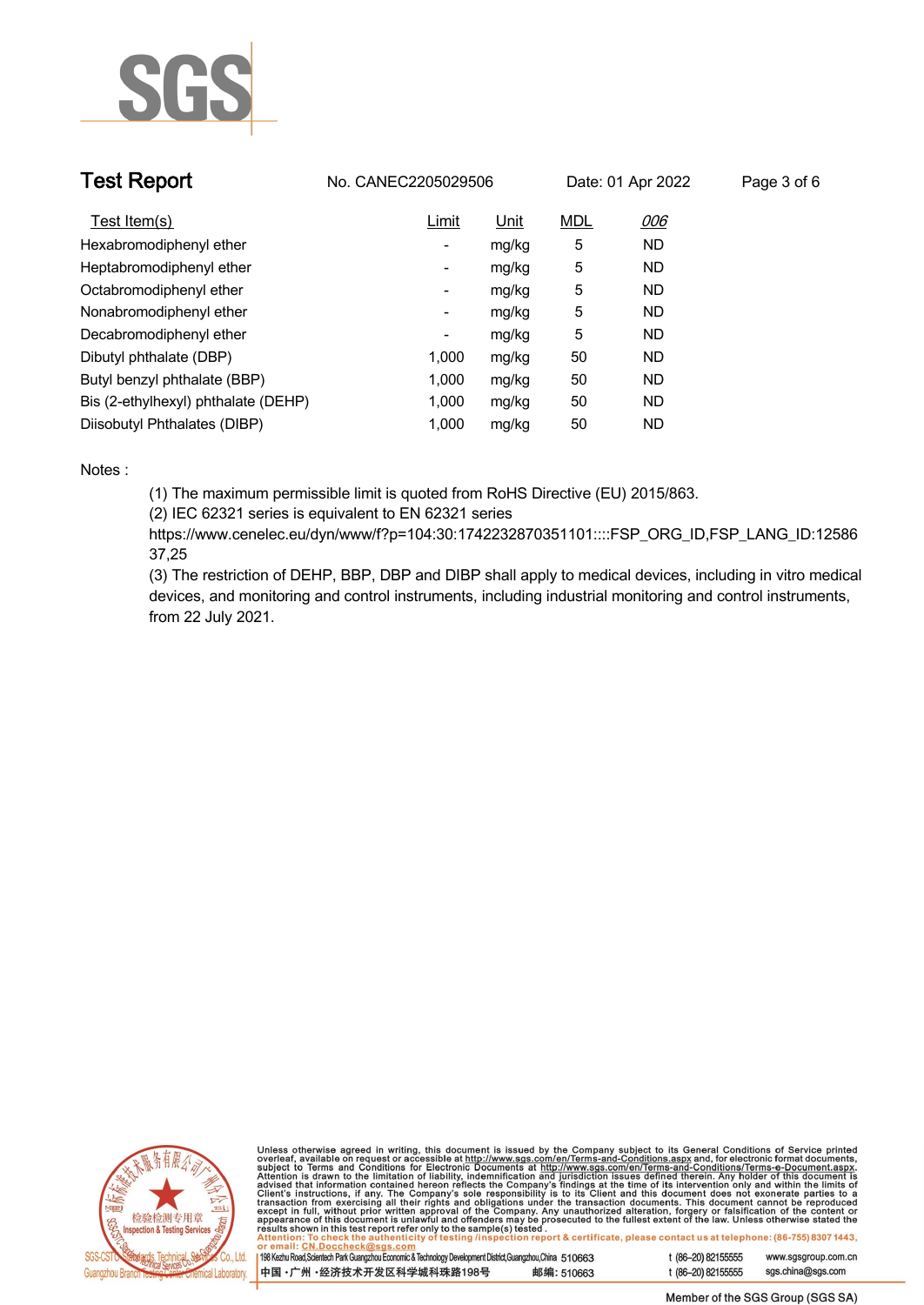

**Test Report. No. CANEC2205029506 . Date: 01 Apr 2022. Page 4 of 6.**

## **ATTACHMENTS Pb/Cd/Hg/Cr6+/PBBs/PBDEs Testing Flow Chart**

**1) These samples were dissolved totally by pre -conditioning method according to below flow chart. (Cr6+ and PBBs/PBDEs test method excluded ).**





Unless otherwise agreed in writing, this document is issued by the Company subject to its General Conditions of Service printed<br>overleaf, available on request or accessible at <u>http://www.sgs.com/en/Terms-and-Conditions.a</u>

| 198 Kezhu Road,Scientech Park Guangzhou Economic & Technology Development District,Guangzhou,China   510663 |            |
|-------------------------------------------------------------------------------------------------------------|------------|
| 中国 •广州 •经济技术开发区科学城科珠路198号 ;                                                                                 | 邮编: 510663 |

t (86-20) 82155555 t (86-20) 82155555 sas.china@sas.com

www.sgsgroup.com.cn

Member of the SGS Group (SGS SA)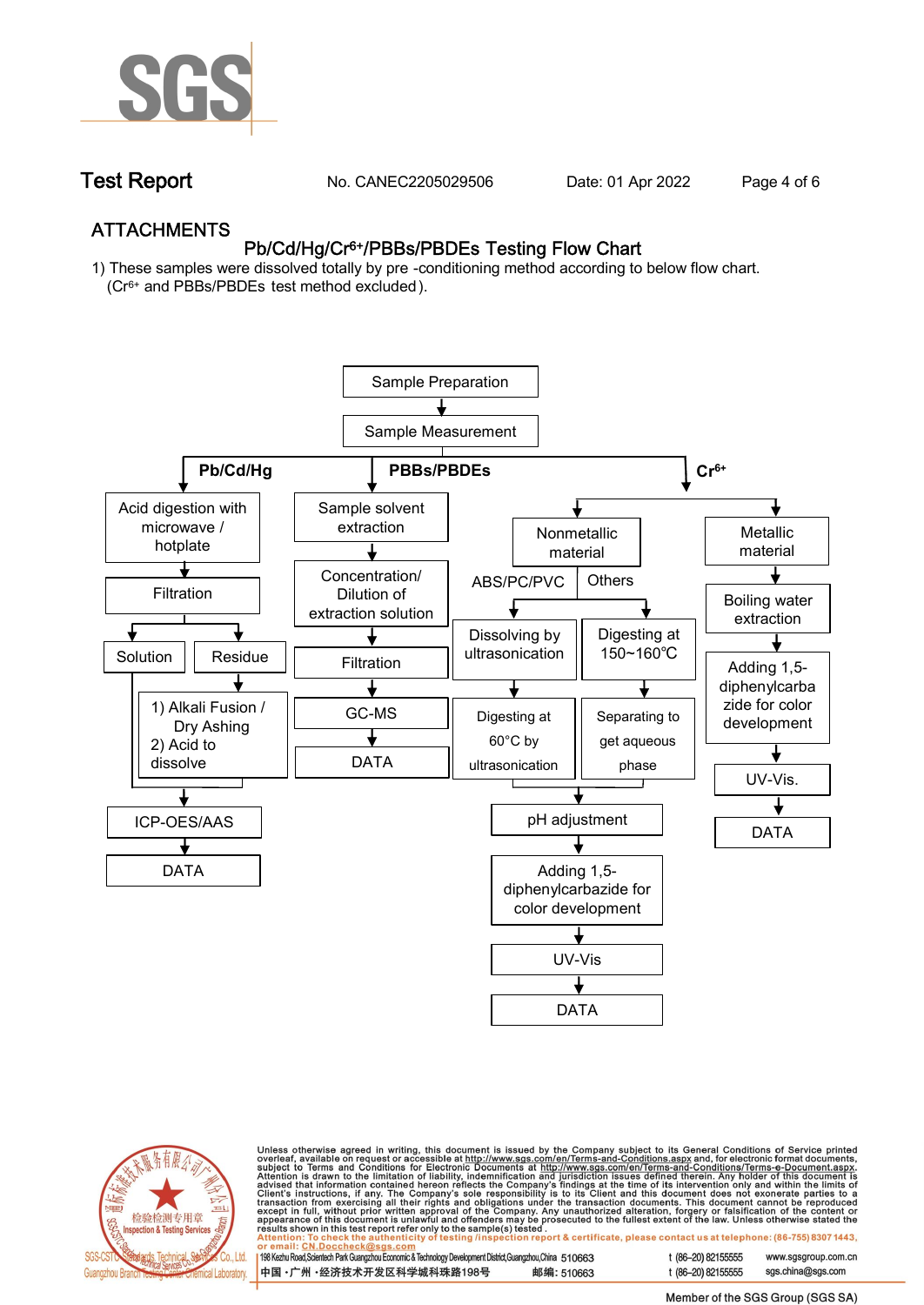

**Test Report. No. CANEC2205029506 . Date: 01 Apr 2022. Page 5 of 6.**

# **ATTACHMENTS Phthalates Testing Flow Chart**





Unless otherwise agreed in writing, this document is issued by the Company subject to its General Conditions of Service printed<br>overleaf, available on request or accessible at http://www.sgs.com/en/Terms-and-Conditions.as

| 198 Kezhu Road,Scientech Park Guangzhou Economic & Technology Development District,Guangzhou,China 510663 |            |  |
|-----------------------------------------------------------------------------------------------------------|------------|--|
| 中国 •广州 •经济技术开发区科学城科珠路198号                                                                                 | 邮编: 510663 |  |

t (86-20) 82155555 sgs.china@sgs.com

www.sgsgroup.com.cn

t (86-20) 82155555